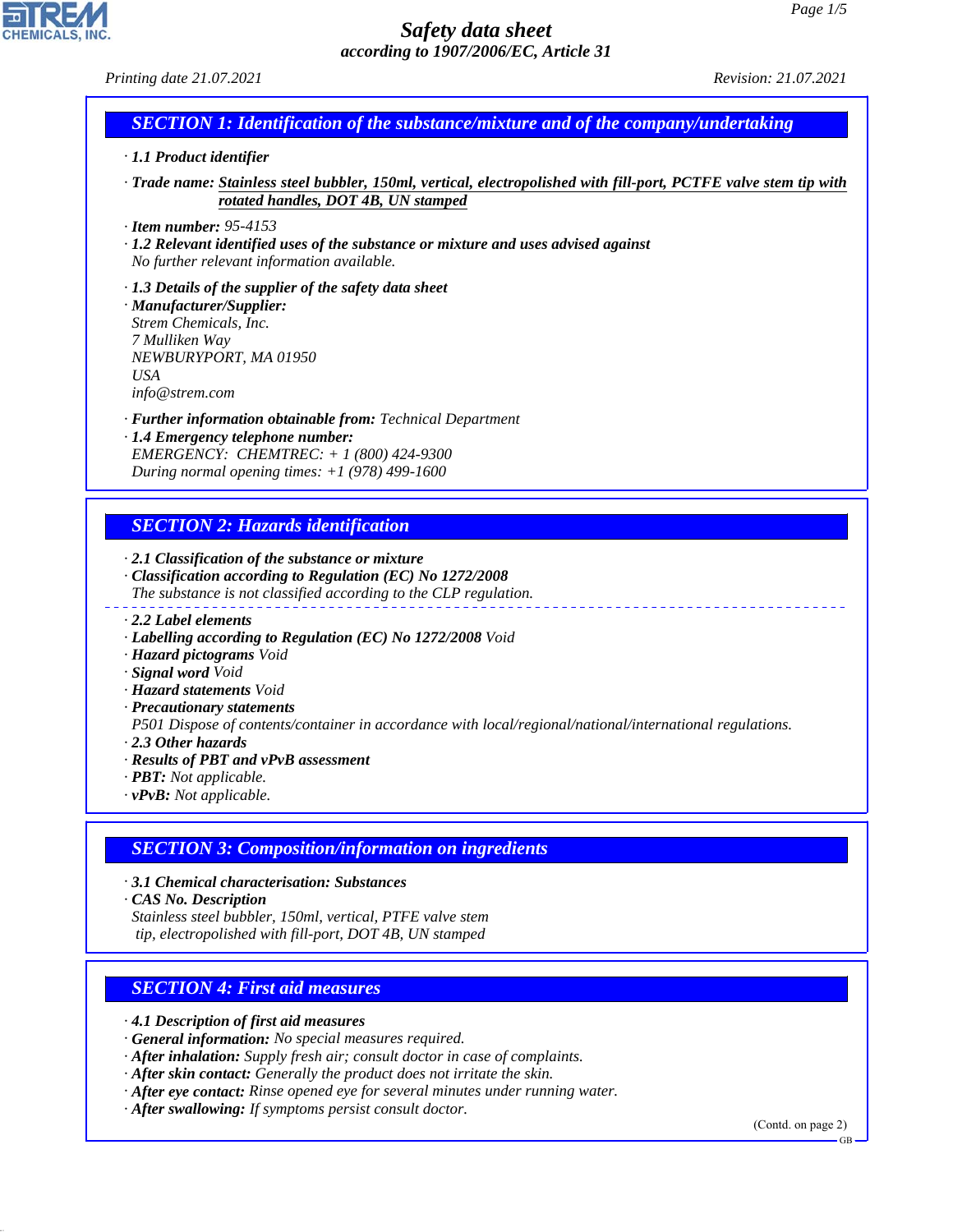*Printing date 21.07.2021 Revision: 21.07.2021*

*Trade name: Stainless steel bubbler, 150ml, vertical, electropolished with fill-port, PCTFE valve stem tip with rotated handles, DOT 4B, UN stamped*

(Contd. of page 1)

*· 4.2 Most important symptoms and effects, both acute and delayed No further relevant information available. · 4.3 Indication of any immediate medical attention and special treatment needed*

*No further relevant information available.*

### *SECTION 5: Firefighting measures*

- *· 5.1 Extinguishing media*
- *· Suitable extinguishing agents: Use fire extinguishing methods suitable to surrounding conditions.*
- *· 5.2 Special hazards arising from the substance or mixture No further relevant information available.*
- *· 5.3 Advice for firefighters*
- *· Protective equipment: No special measures required.*

#### *SECTION 6: Accidental release measures*

*· 6.1 Personal precautions, protective equipment and emergency procedures Not required.*

*· 6.2 Environmental precautions: Do not allow to enter sewers/ surface or ground water.*

*· 6.3 Methods and material for containment and cleaning up:*

*Dispose contaminated material as waste according to item 13.*

- *· 6.4 Reference to other sections*
- *See Section 7 for information on safe handling.*
- *See Section 8 for information on personal protection equipment.*

*See Section 13 for disposal information.*

### *SECTION 7: Handling and storage*

*· 7.1 Precautions for safe handling No special measures required.*

- *· Information about fire and explosion protection: No special measures required.*
- *· 7.2 Conditions for safe storage, including any incompatibilities*
- *· Storage:*
- *· Requirements to be met by storerooms and receptacles: No special requirements.*
- *· Information about storage in one common storage facility: Not required.*
- *· Further information about storage conditions: None.*
- *· 7.3 Specific end use(s) No further relevant information available.*

### *SECTION 8: Exposure controls/personal protection*

- *· Additional information about design of technical facilities: No further data; see item 7.*
- *· 8.1 Control parameters*
- *· Ingredients with limit values that require monitoring at the workplace: Not required.*
- *· Additional information: The lists valid during the making were used as basis.*
- *· 8.2 Exposure controls*
- *· Personal protective equipment:*
- *· General protective and hygienic measures:*
- *The usual precautionary measures are to be adhered to when handling chemicals.*
- *· Respiratory protection: Not required.*
- *· Protection of hands:*

44.1.1

*The glove material has to be impermeable and resistant to the product/ the substance/ the preparation.*

(Contd. on page 3)

GB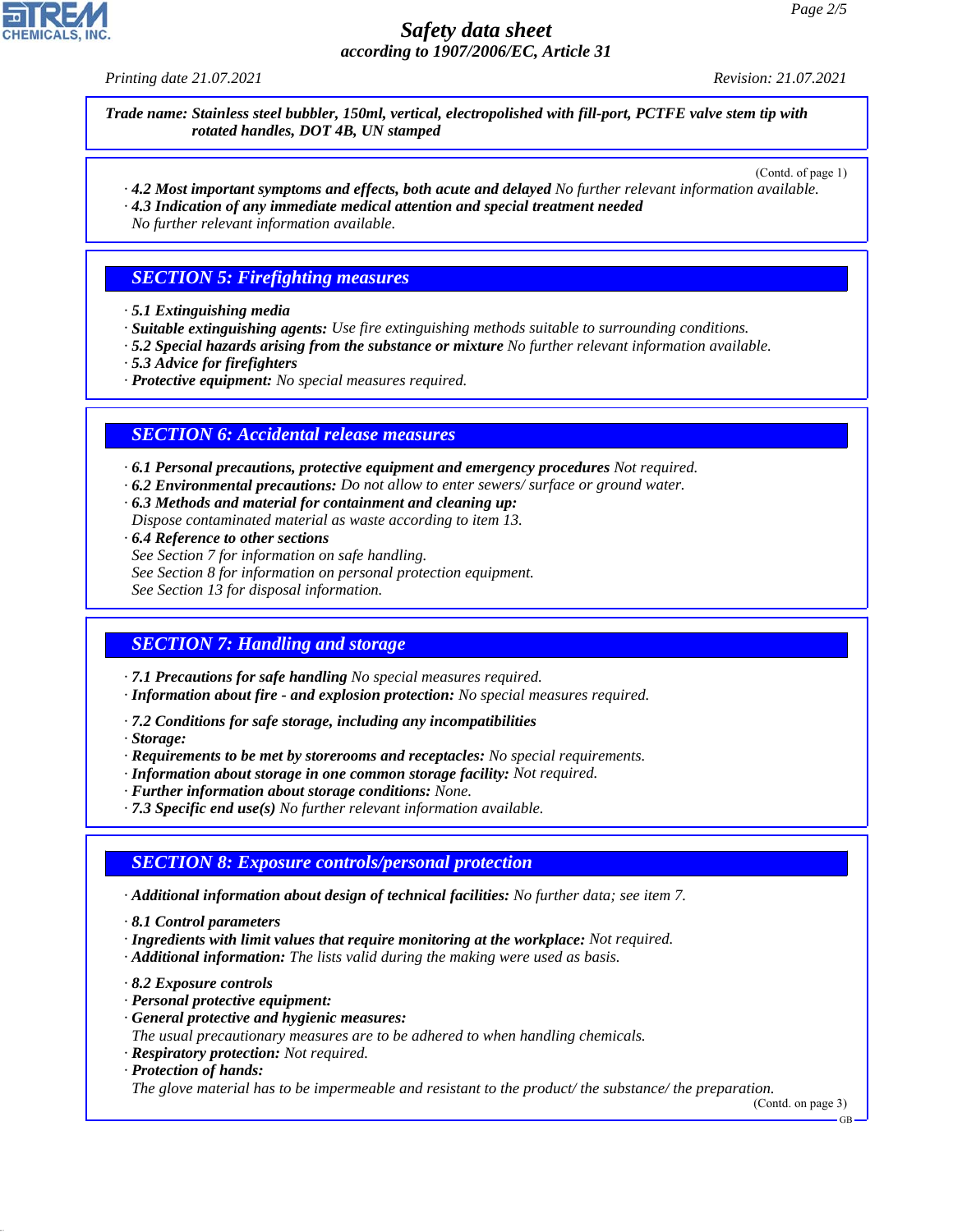$-GB$ 

# *Safety data sheet according to 1907/2006/EC, Article 31*

*Printing date 21.07.2021 Revision: 21.07.2021*

CHEMICALS, INC.

44.1.1

| Trade name: Stainless steel bubbler, 150ml, vertical, electropolished with fill-port, PCTFE valve stem tip with<br>rotated handles, DOT 4B, UN stamped                          |                                                                                                                                                                                                                                                                                                                                                                                                                                                                                                |  |
|---------------------------------------------------------------------------------------------------------------------------------------------------------------------------------|------------------------------------------------------------------------------------------------------------------------------------------------------------------------------------------------------------------------------------------------------------------------------------------------------------------------------------------------------------------------------------------------------------------------------------------------------------------------------------------------|--|
| chemical mixture.<br>· Material of gloves<br>varies from manufacturer to manufacturer.<br>· Penetration time of glove material<br>observed.<br>· Eye protection: Safety glasses | (Contd. of page 2)<br>Due to missing tests no recommendation to the glove material can be given for the product/the preparation/the<br>Selection of the glove material on consideration of the penetration times, rates of diffusion and the degradation<br>The selection of the suitable gloves does not only depend on the material, but also on further marks of quality and<br>The exact break through time has to be found out by the manufacturer of the protective gloves and has to be |  |
| .9.1 Information on basic physical and chemical properties<br><b>General Information</b><br>$\cdot$ Appearance:<br>Form:<br>Colour:<br>$\cdot$ Odour:<br>· Odour threshold:     | Solid<br>Not determined.<br>Characteristic<br>Not determined.                                                                                                                                                                                                                                                                                                                                                                                                                                  |  |
| $\cdot$ pH-value:<br>· Change in condition<br>Melting point/freezing point:<br>Initial boiling point and boiling range: Undetermined.                                           | Not applicable.<br>Undetermined.                                                                                                                                                                                                                                                                                                                                                                                                                                                               |  |
| · Flash point:                                                                                                                                                                  | Not applicable.                                                                                                                                                                                                                                                                                                                                                                                                                                                                                |  |
| · Flammability (solid, gas):                                                                                                                                                    | Product is not flammable.                                                                                                                                                                                                                                                                                                                                                                                                                                                                      |  |
| · Ignition temperature:                                                                                                                                                         |                                                                                                                                                                                                                                                                                                                                                                                                                                                                                                |  |
| Decomposition temperature:                                                                                                                                                      | Not determined.                                                                                                                                                                                                                                                                                                                                                                                                                                                                                |  |
| · Auto-ignition temperature:                                                                                                                                                    | Not determined.                                                                                                                                                                                                                                                                                                                                                                                                                                                                                |  |
| · Explosive properties:                                                                                                                                                         | Product does not present an explosion hazard.                                                                                                                                                                                                                                                                                                                                                                                                                                                  |  |
| · Explosion limits:<br>Lower:<br><b>Upper:</b>                                                                                                                                  | Not determined.<br>Not determined.                                                                                                                                                                                                                                                                                                                                                                                                                                                             |  |
| Vapour pressure:                                                                                                                                                                | Not applicable.                                                                                                                                                                                                                                                                                                                                                                                                                                                                                |  |
| · Density:<br>· Relative density<br>· Vapour density<br>· Evaporation rate                                                                                                      | Not determined.<br>Not determined.<br>Not applicable.<br>Not applicable.                                                                                                                                                                                                                                                                                                                                                                                                                       |  |
| · Solubility in / Miscibility with<br>water:                                                                                                                                    | Insoluble.                                                                                                                                                                                                                                                                                                                                                                                                                                                                                     |  |
| · Partition coefficient: n-octanol/water:                                                                                                                                       | Not determined.                                                                                                                                                                                                                                                                                                                                                                                                                                                                                |  |
| · Viscosity:<br>Dynamic:<br>Kinematic:                                                                                                                                          | Not applicable.<br>Not applicable.                                                                                                                                                                                                                                                                                                                                                                                                                                                             |  |
| · Solvent content:<br>Organic solvents:<br>$VOC$ (EC)                                                                                                                           | $0.0\%$<br>$0.00\%$                                                                                                                                                                                                                                                                                                                                                                                                                                                                            |  |
| Solids content:                                                                                                                                                                 | 100.0%                                                                                                                                                                                                                                                                                                                                                                                                                                                                                         |  |
|                                                                                                                                                                                 | (Contd. on page 4)                                                                                                                                                                                                                                                                                                                                                                                                                                                                             |  |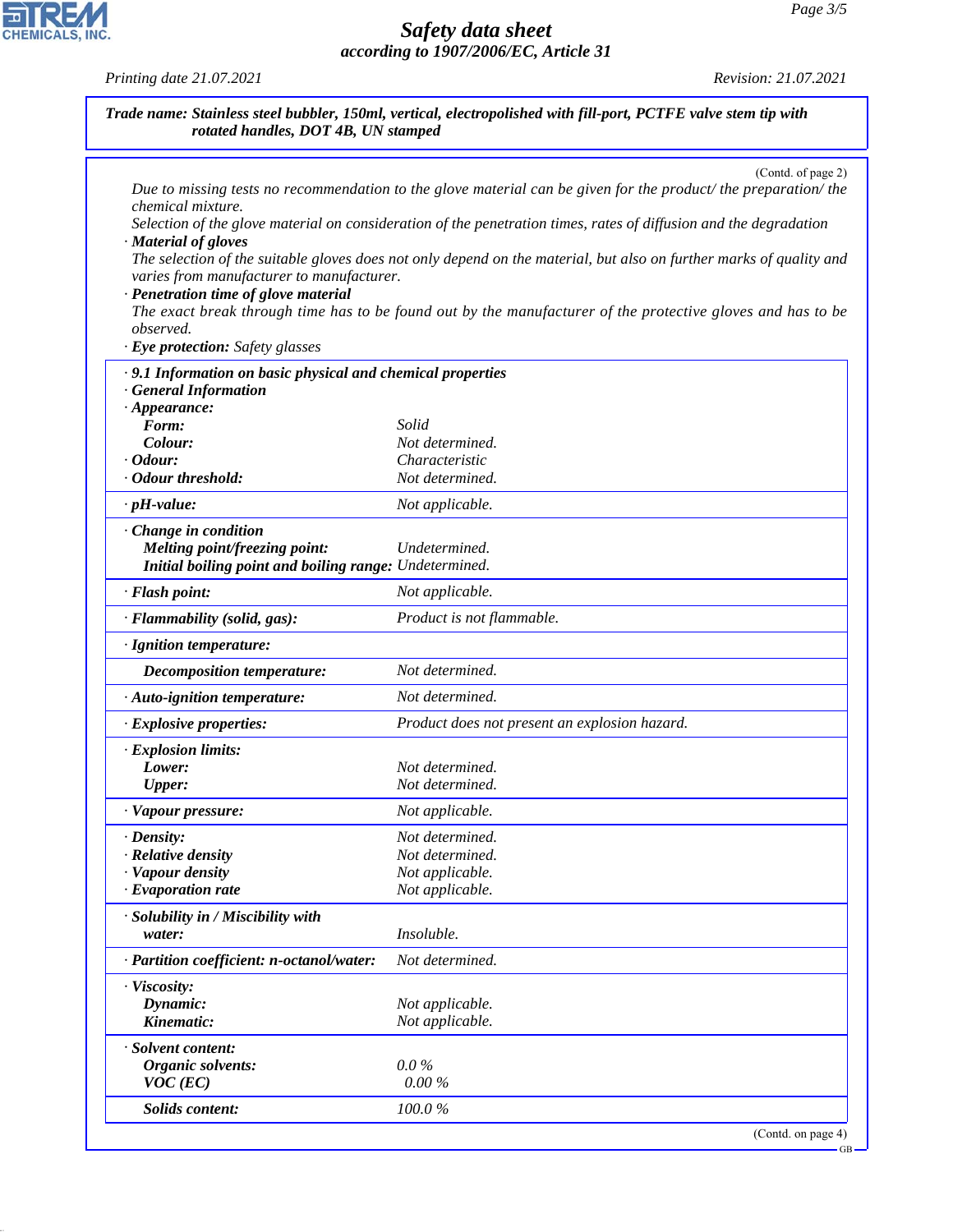*Printing date 21.07.2021 Revision: 21.07.2021*

*Trade name: Stainless steel bubbler, 150ml, vertical, electropolished with fill-port, PCTFE valve stem tip with rotated handles, DOT 4B, UN stamped*

(Contd. of page 3)

*· 9.2 Other information No further relevant information available.*

### *SECTION 10: Stability and reactivity*

*· 10.1 Reactivity No further relevant information available.*

- *· 10.2 Chemical stability*
- *· Thermal decomposition / conditions to be avoided: No decomposition if used according to specifications.*
- *· 10.3 Possibility of hazardous reactions No dangerous reactions known.*
- *· 10.4 Conditions to avoid No further relevant information available.*
- *· 10.5 Incompatible materials: No further relevant information available.*
- *· 10.6 Hazardous decomposition products: No dangerous decomposition products known.*

# *SECTION 11: Toxicological information*

*· 11.1 Information on toxicological effects*

- *· Acute toxicity Based on available data, the classification criteria are not met.*
- *· Primary irritant effect:*
- *· Skin corrosion/irritation Based on available data, the classification criteria are not met.*
- *· Serious eye damage/irritation Based on available data, the classification criteria are not met.*
- *· Respiratory or skin sensitisation Based on available data, the classification criteria are not met.*
- *· CMR effects (carcinogenity, mutagenicity and toxicity for reproduction)*
- *· Germ cell mutagenicity Based on available data, the classification criteria are not met.*
- *· Carcinogenicity Based on available data, the classification criteria are not met.*
- *· Reproductive toxicity Based on available data, the classification criteria are not met.*
- *· STOT-single exposure Based on available data, the classification criteria are not met.*
- *· STOT-repeated exposure Based on available data, the classification criteria are not met.*
- *· Aspiration hazard Based on available data, the classification criteria are not met.*

# *SECTION 12: Ecological information*

*· 12.1 Toxicity*

- *· Aquatic toxicity: No further relevant information available.*
- *· 12.2 Persistence and degradability No further relevant information available.*
- *· 12.3 Bioaccumulative potential No further relevant information available.*
- *· 12.4 Mobility in soil No further relevant information available.*
- *· Additional ecological information:*

*· General notes:*

44.1.1

*Water hazard class 1 (German Regulation) (Self-assessment): slightly hazardous for water*

*Do not allow undiluted product or large quantities of it to reach ground water, water course or sewage system.*

- *· 12.5 Results of PBT and vPvB assessment*
- *· PBT: Not applicable.*
- *· vPvB: Not applicable.*
- *· 12.6 Other adverse effects No further relevant information available.*

### *SECTION 13: Disposal considerations*

*· 13.1 Waste treatment methods*

*· Recommendation Disposal must be made according to official regulations.*

(Contd. on page 5)